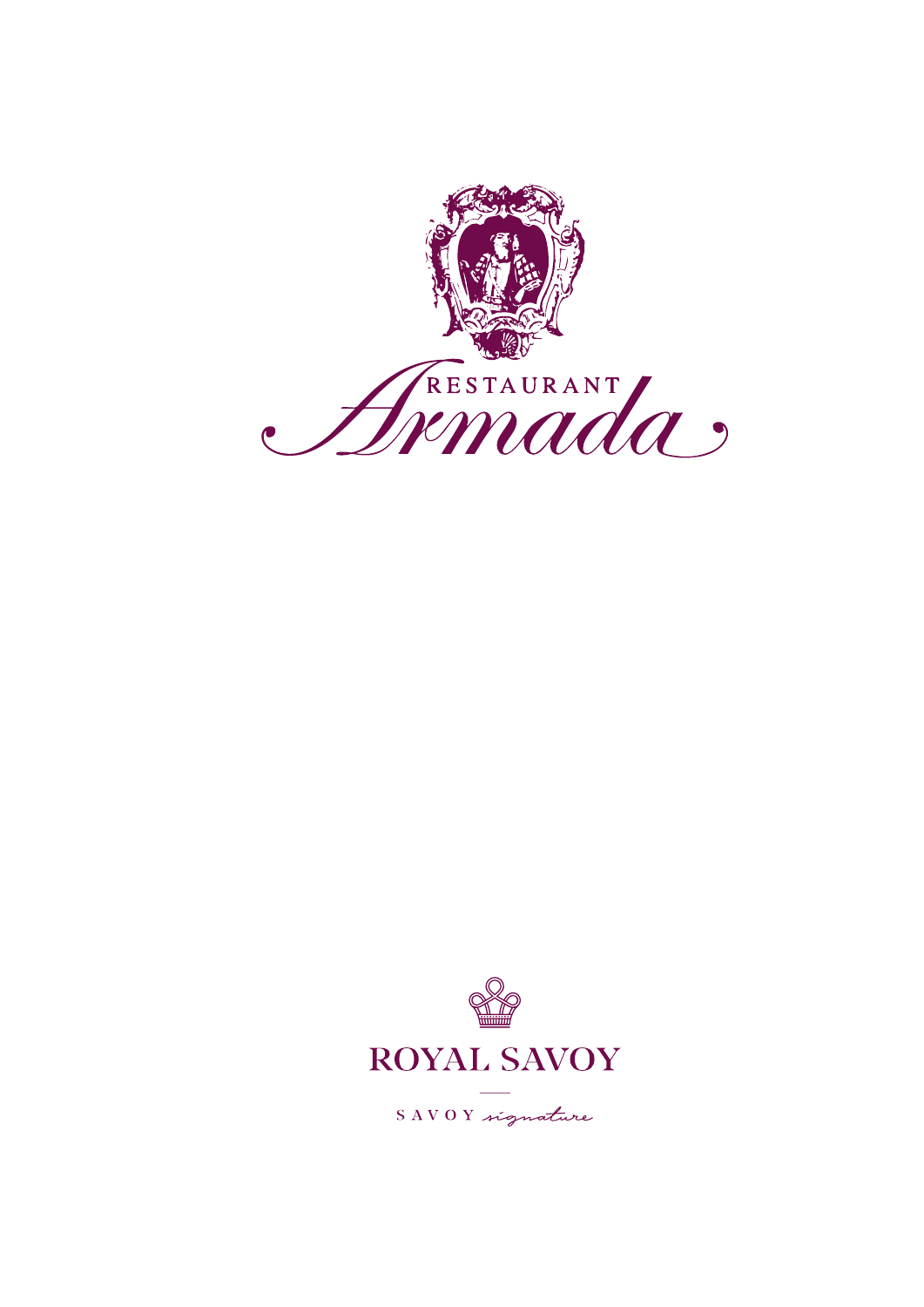<u>ہ پڑھی ہے</u><br>میرہ پھو

## **Couvert**

| Bread variety, flavoured butter, marinated olives and extra virgin olive oil<br>Variedade de pão, manteiga composta, azeitonas marinadas e azeite virgem                                                                                                                        | $\overline{4}$ |
|---------------------------------------------------------------------------------------------------------------------------------------------------------------------------------------------------------------------------------------------------------------------------------|----------------|
| Traditional bread bolo do caco with garlic butter<br>Bolo do caco com manteiga de alho                                                                                                                                                                                          | $\overline{4}$ |
| <b>Starters // Entradas</b>                                                                                                                                                                                                                                                     |                |
| Soup of the day<br>Sopa do dia                                                                                                                                                                                                                                                  | 6              |
| Tomato soup, poached egg and garlic melba toast<br>Sopa de tomate, ovo escalfado e tostas finas com alho                                                                                                                                                                        | 7              |
| Classic Ceasar salad with romaine lettuce, garlic croutons, anchovies,<br>boiled egg and parmesan cheese<br>Salada Caesar clássica com alface romana, croutons de alho, anchovas,<br>ovo cozido e lascas de parmesão                                                            | 11             |
| Cobb salad with bacon, grilled chicken breast, romaine lettuce, blue cheese, tomato,<br>avocado, boiled egg, spring onion and ranch sauce<br>Salada Cobb with bacon, peito de frango grelhado, alface romana, queijo azul, tomate,<br>abacate, ovo cozido, cebolo e molho ranch | 14             |
| Goat cheese puff pastry, grilled pear, caramelised pecan nut, lettuce with a honey<br>and mustard vinaigrette<br>Folhado de queijo cabra, pera grelhada, nozes pecan caramelizadas,<br>alface com vinagrete de mel e mostarda                                                   | 14             |
| Fish cake, poached egg and béarnaise sauce<br>Bolo de peixe, ovo escalfado e molho bearnês                                                                                                                                                                                      | 15             |
| Tuna tartare, truffled ponzo sauce and avocado cream<br>Tártaro de atum, molho ponzu trufado e creme de abacate                                                                                                                                                                 | 17             |
| Spicy Thai beef salad with cucumber, avocado, tomato and onion<br>Salada picante de bife Thai com pepino, abacate, tomate e cebola                                                                                                                                              | 17             |
| Beef tartare, beurre noisette hollandaise sauce, salad and toast<br>Bife tártaro, molho holandês de beurre noisette, salada e pão tostado                                                                                                                                       | 19             |
| Veal carpaccio, pine nut and truffle condiment with foie gras shavings<br>Carpaccio de novilho, condimento de pinhões e trufa com raspas de foie gras                                                                                                                           | 19             |
| Foie gras, smoked duck, sautéed grapes<br>Foie gras, pato fumado e uvas salteadas                                                                                                                                                                                               | 23             |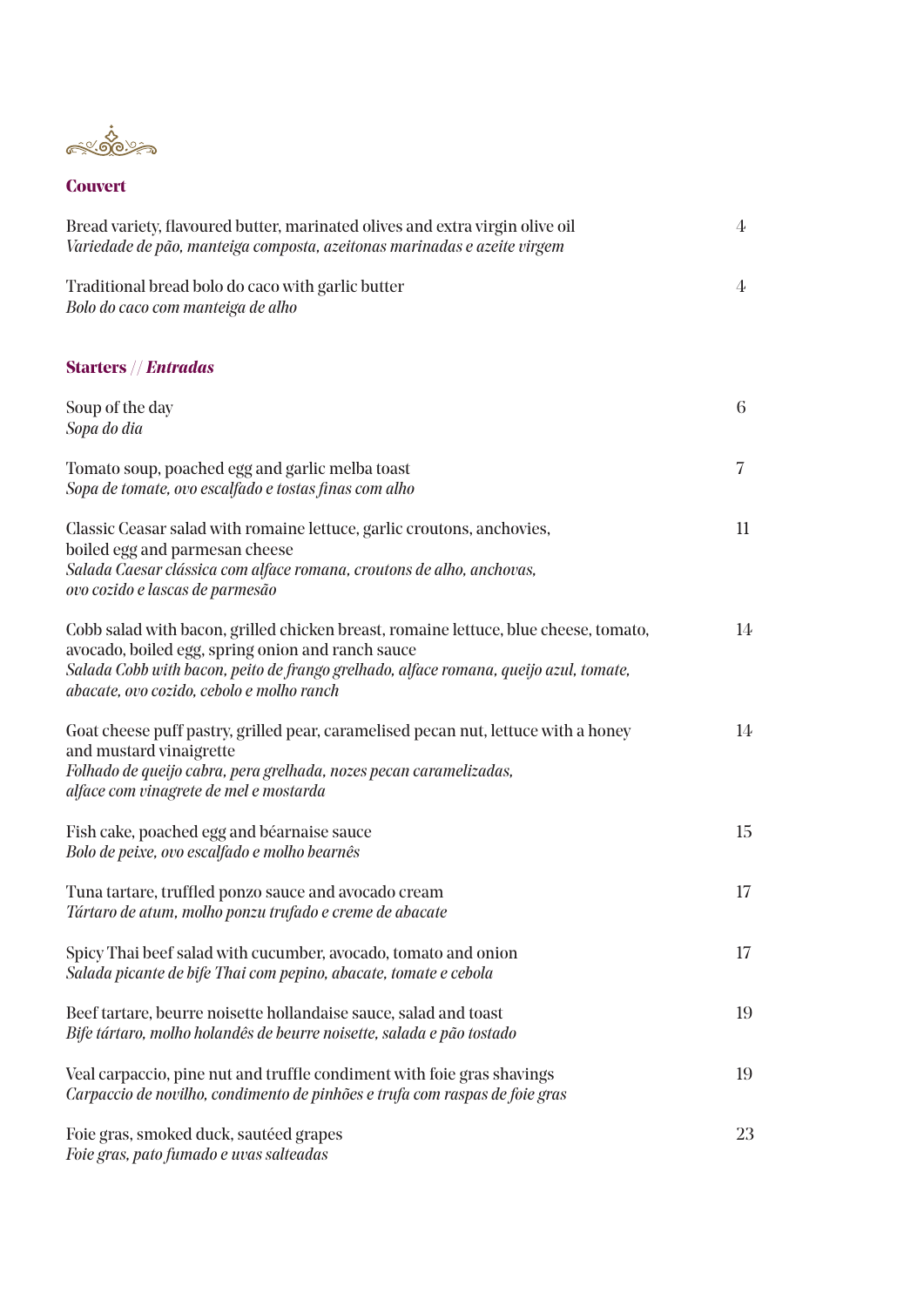# **Fish** // *Peixe*

| Salmon roasted in garlic butter, capers, sautéed potatoes, cherry tomato and asparagus<br>Salmão assado com manteiga de alho, alcaparras, batata salteada, tomate cereja e espargos                                    | 23 |
|------------------------------------------------------------------------------------------------------------------------------------------------------------------------------------------------------------------------|----|
|                                                                                                                                                                                                                        |    |
| Codfish confit in olive oil and garlic, chickpea and cabbage brás<br>Bacalhau confitado em azeite e alho, brás de grão de bico e couve                                                                                 | 23 |
| <b>Classic dishes // Pratos clássicos</b>                                                                                                                                                                              |    |
| Duck magret, orange and lavender sauce, asparagus, potato gratin and pickled onions<br>Magret de pato, molho de laranja e lavanda, espargos, batata gratinada e pickle de cebola                                       | 22 |
| Beef tenderloin, Madeira wine sauce, traditional fried cornmeal, roasted asparagus<br>and tomato<br>Bife do filete, molho Madeira, milho frito, espargos e tomate assado                                               | 28 |
| Herb crusted lamb carré, smoked aubergine, green beans, potatoes roasted<br>with shallots and rosemary<br>Carré de borrego em crosta de ervas, beringela fumada, feijão verde, batata assada<br>com chalotas e alecrim | 28 |
| Beef Wellington, périgourdine sauce, asparagus and a fresh salad<br>Bife Wellington, molho périgourdine, espargos e salada fresca                                                                                      | 29 |
| Surf n' turf: beef tournedó, grilled tiger prawn, asparagus, potato pont neuf<br>Surf n' turf: tornedó de vaca e camarão tigre grelhado, espargos, batata pont neuf<br>e molho bearnês                                 | 29 |
| Cuts // Cortes                                                                                                                                                                                                         |    |
| <b>Brazilian</b> beef<br>250 g<br>Picanha                                                                                                                                                                              | 18 |
| Rubia Galega bavette steak<br>200 <sub>g</sub><br><b>Bavette Rubia Galega</b>                                                                                                                                          | 21 |
| Alentejo pork shoulder blade<br>200 <sub>g</sub><br>Presa de porco preto                                                                                                                                               | 22 |

Aged entrecôte 250 g  $250$  g  $26$ *Entrecôte maturado*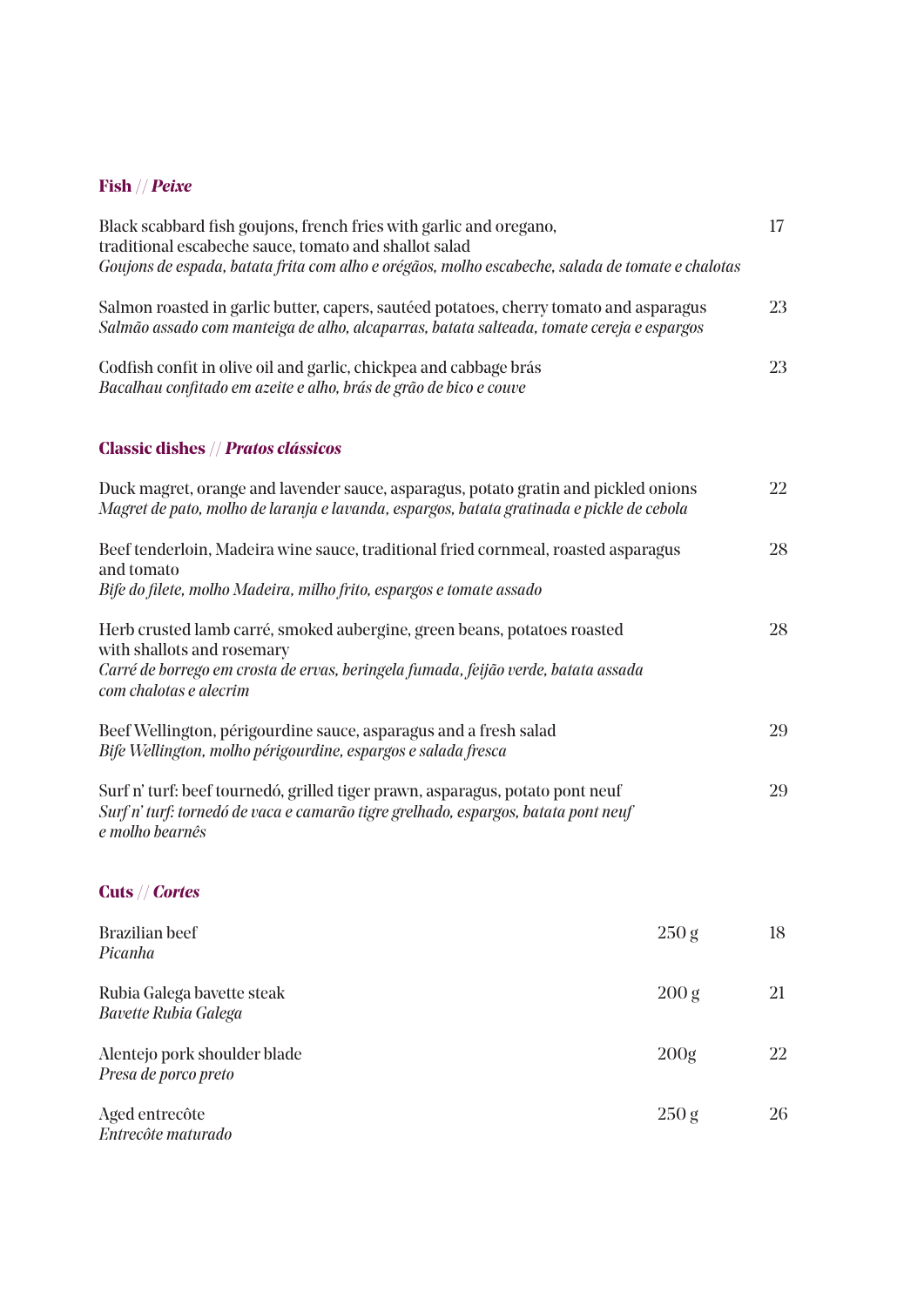### **\*To share //** *Para partilhar*

| Chateaubriand                                                                                                                                                                                                                                                                                                                    | 400g | 42 |
|----------------------------------------------------------------------------------------------------------------------------------------------------------------------------------------------------------------------------------------------------------------------------------------------------------------------------------|------|----|
| Tigrer prawns, shelled mussels, squid and sea bass, basmati rice, corn on a cob,<br>mizeria salad, garlic lemon butter sauce, horeradish and kimuchi sauce<br>Camarão tigre, mexilhão em concha, lulas e robalo, arroz basmati, maçaroca grelhada,<br>salada mizeria, molho de manteiga, limão e alho, molho de rábano e kimuchi |      | 55 |

\* A HB supplement of €14 per person is applicable

*\* É aplicável um suplemento de HB de 14€ por pessoa* 

### **Sauces |** *Molhos*

Mushrooms à la creme, béarnaise sauce, gravy sauce, Maître d'Hotel butter, Escoffier sauce, barbecue sauce *Cogumelos à la creme, molho bearnês, molho do assado, manteiga Maître d'Hotel, molho Escoffier, molho barbecue*

#### **Side dishes //** *Guarnições*

| Yorkshire pudding                                                                                              | 3 |
|----------------------------------------------------------------------------------------------------------------|---|
| Sautéed potatoes with olive oil and fresh herbs<br>Batata salteada com ervas e azeite                          | 3 |
| <b>Truffled mashed potatoes</b><br>Puré de batata trufado                                                      | 4 |
| Roasted sweet potato with sugarcane honey<br>Batata doce assada com mel de cana                                | 4 |
| Coleslaw salad, citrus mayonnaise<br>Coleslaw, maionese de citrinos                                            | 4 |
| Grilled vegetables<br>Legumes grelhados                                                                        | 4 |
| French fries with herb, garlic and mustard mayonnaise<br>Batatas fritas com maionese de ervas, alho e mostarda | 4 |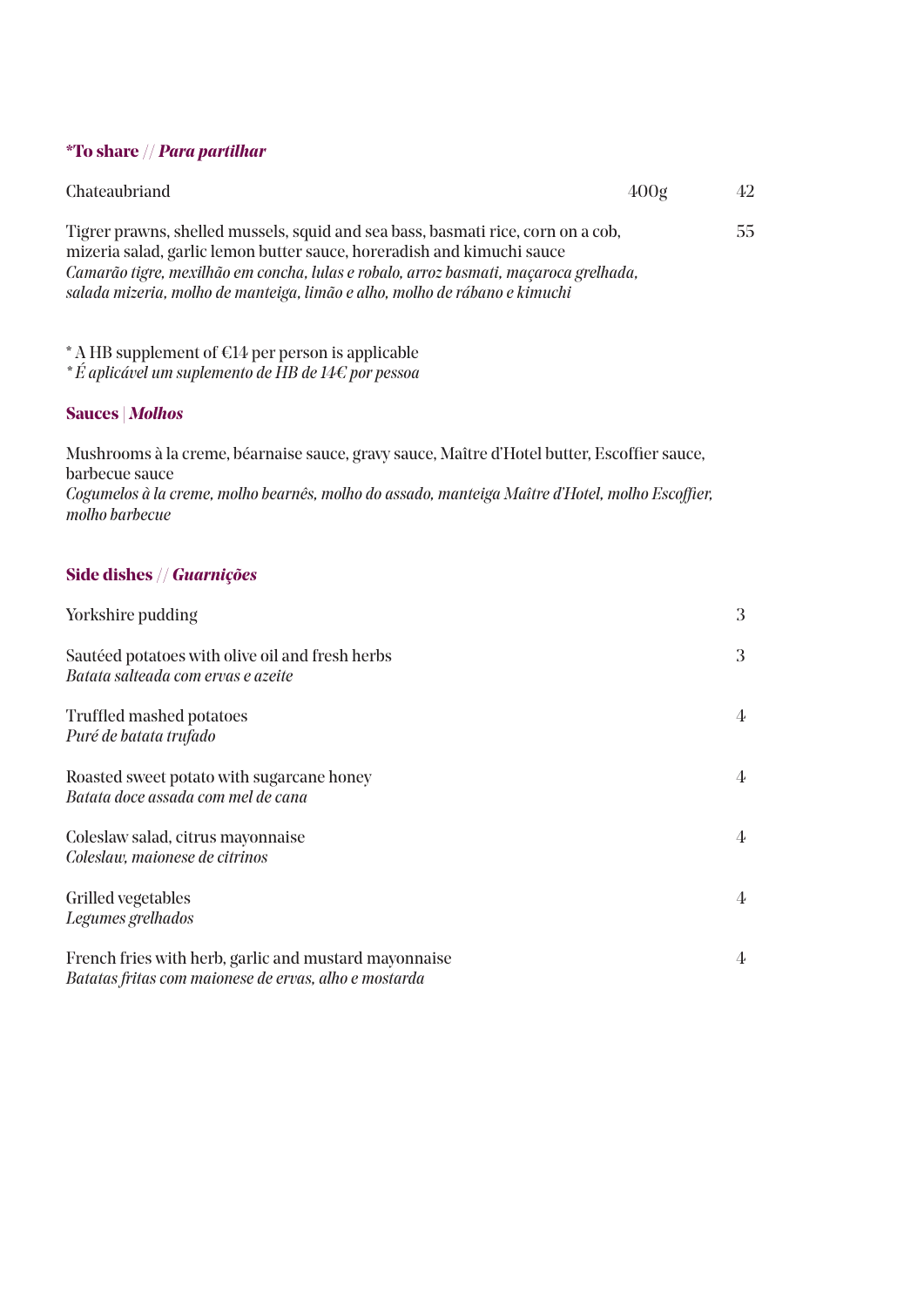

#### **Desserts //** *Sobremesas*

| Raffaelo mousse cake<br>Bolo semifrio de Raffaelo                                                                                                                                         | 7   |
|-------------------------------------------------------------------------------------------------------------------------------------------------------------------------------------------|-----|
| Apple tart, vanilla ice cream, salted caramel sauce<br>Tarte de maçã, gelado de baunilha e molho de caramelo salgado                                                                      | 7   |
| Sliced fruit<br>Fruta laminada                                                                                                                                                            | 8   |
| Vanilla custard in filo pastry, raspberry ice cream<br>Pastelinhos de baunilha e gelado de framboesa                                                                                      | 9   |
| Cherry clafout is with yogurt ice cream<br>Clafoutis de cereja com gelado de iogurte                                                                                                      | 9   |
| Crêpes Suzette with vanilla ice cream<br>Crepes suzette com gelado de baunilha                                                                                                            | 10  |
| Ice cream selection //Seleção de gelados<br>$1\,\text{scoop}/1\,\text{bola}$ 4<br>$2$ scoops // $2$ bolas 5<br>$3$ scoops $// 3$ bolas<br>$\bullet$ . The second state $\alpha$<br>$\sim$ | - 6 |

#### **Half board**

Select an option of 1 couvert, 1 soup or starter, 1 fish or meat or cuts with sides dishes and sauces and 1 dessert *Escolha uma opção de 1 couvert, 1 sopa ou entrada, 1 peixe ou carne ou cortes com guarnições e molhos e 1 sobremesa*

If you need any information about allergens, please consult our serving team before placing your ordering. No dish, food or drink, including the couvert can be charged if not requested by the guest or unused.